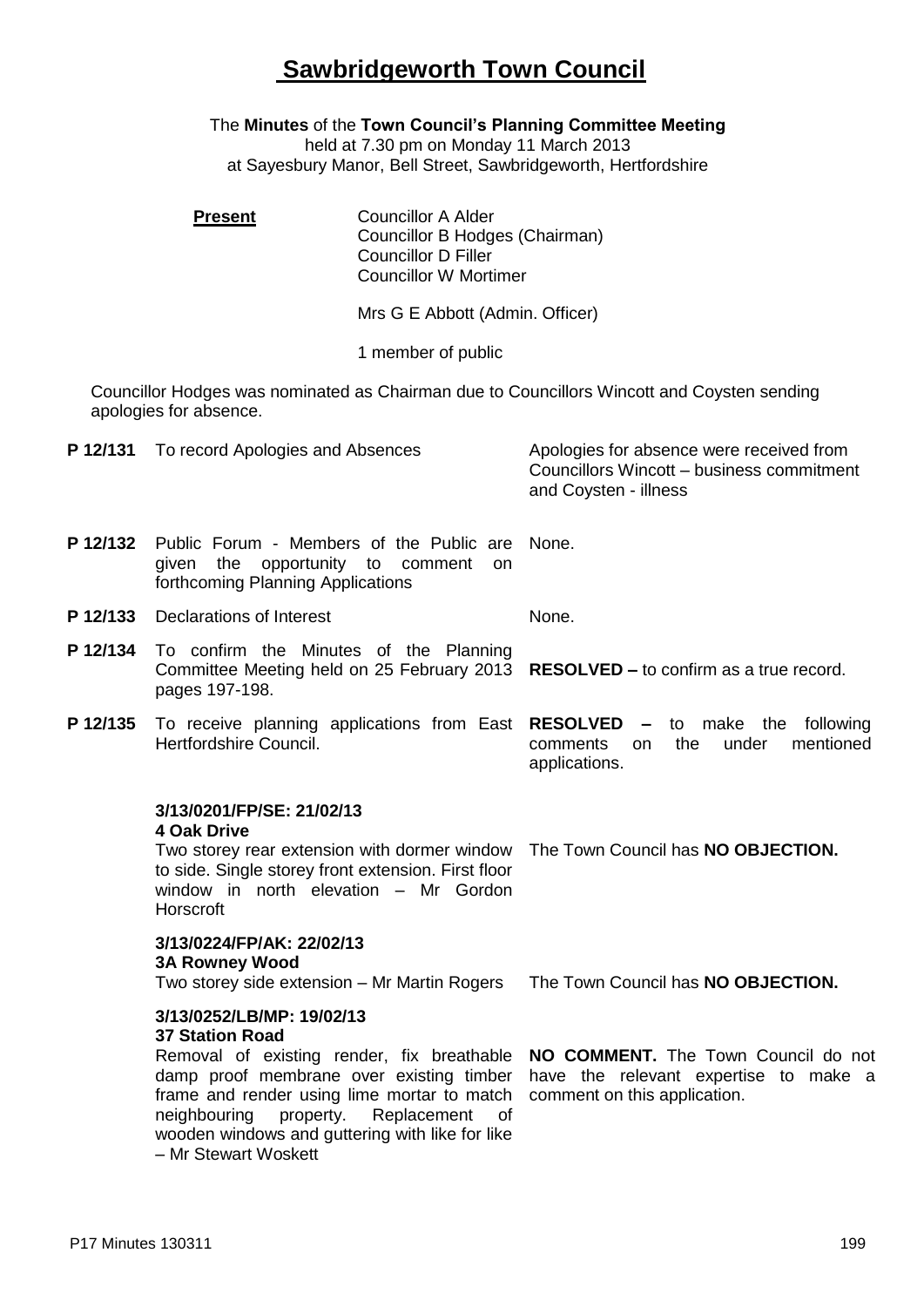|          | 3/13/0253/FP/MP: 19/02/13<br><b>37 Station Road</b><br>Replacement external render - Mr Stewart The Town Council has NO OBJECTION.<br>Woskett                                                                                                                            |                                  |                                  |
|----------|--------------------------------------------------------------------------------------------------------------------------------------------------------------------------------------------------------------------------------------------------------------------------|----------------------------------|----------------------------------|
|          | 3/13/0273/FP/MP: 21/02/13<br><b>11 Chaseways</b><br>Two storey side extension to existing dwelling The Town Council has NO OBJECTION.<br>house - Mr John Jemmett                                                                                                         |                                  |                                  |
|          | 3/13/0303/FP/SE: 28/02/13<br><b>38 Church Walk</b><br>Two storey rear extension, single storey front The Town Council has NO OBJECTION.<br>extension and bay window to the south-east<br>elevation - Mr Jeff Salt                                                        |                                  |                                  |
| P 12/136 | To receive any late Planning Applications None received.<br>received following the publication of this<br>Agenda.                                                                                                                                                        |                                  |                                  |
| P 12/137 | To note Planning Decisions received from East NOTED: the report on planning application<br>Hertfordshire Council.                                                                                                                                                        |                                  | decisions now received.          |
|          | 3/12/1821/FP<br>Land to the rear of the Forebury Substation, The<br><b>Forebury</b><br>Erect new detached four bedroom dwelling with Refused<br>associated garage                                                                                                        |                                  | (Object)                         |
|          | 3/12/1870/FP<br><b>Lavandou, Harlow Road</b><br>Erection of new porch and single storey rear Granted<br>extension                                                                                                                                                        |                                  | (No Objection)                   |
|          | 3/12/1902/FP<br><b>17A Bell Street</b><br>Change of use from shop (A1) dry cleaners to take<br>away hot food establishment (A5)                                                                                                                                          |                                  | <b>Granted</b><br>(Object)       |
|          | 3/12/1916/LB<br><b>37 Station Road</b><br>Replace external render with breathable damp proof<br>membrane and timber boarding. Replacement of<br>rotten windows and guttering; like for like                                                                              | <b>Refused</b><br>(No Comment)   |                                  |
|          | 3/12/1917/FP<br><b>37 Station Road</b><br>Replace external render with timber boarding                                                                                                                                                                                   | <b>Refused</b><br>(No Objection) |                                  |
|          | 3/12/2027/FP<br>The Bungalow, Tednambury, Spellbrook<br>Side and rear extensions                                                                                                                                                                                         | <b>Granted</b><br>(No Objection) |                                  |
|          | 3/12/2097/FP<br>23 Knight Street<br>Single storey side and gable extension, new pitched<br>roof and dormer windows to increase height of<br>dwelling and double garage, render exterior of<br>dwelling new access onto The Forebury with<br>associated landscaping works |                                  | <b>Refused</b><br>(No Objection) |
|          |                                                                                                                                                                                                                                                                          |                                  |                                  |